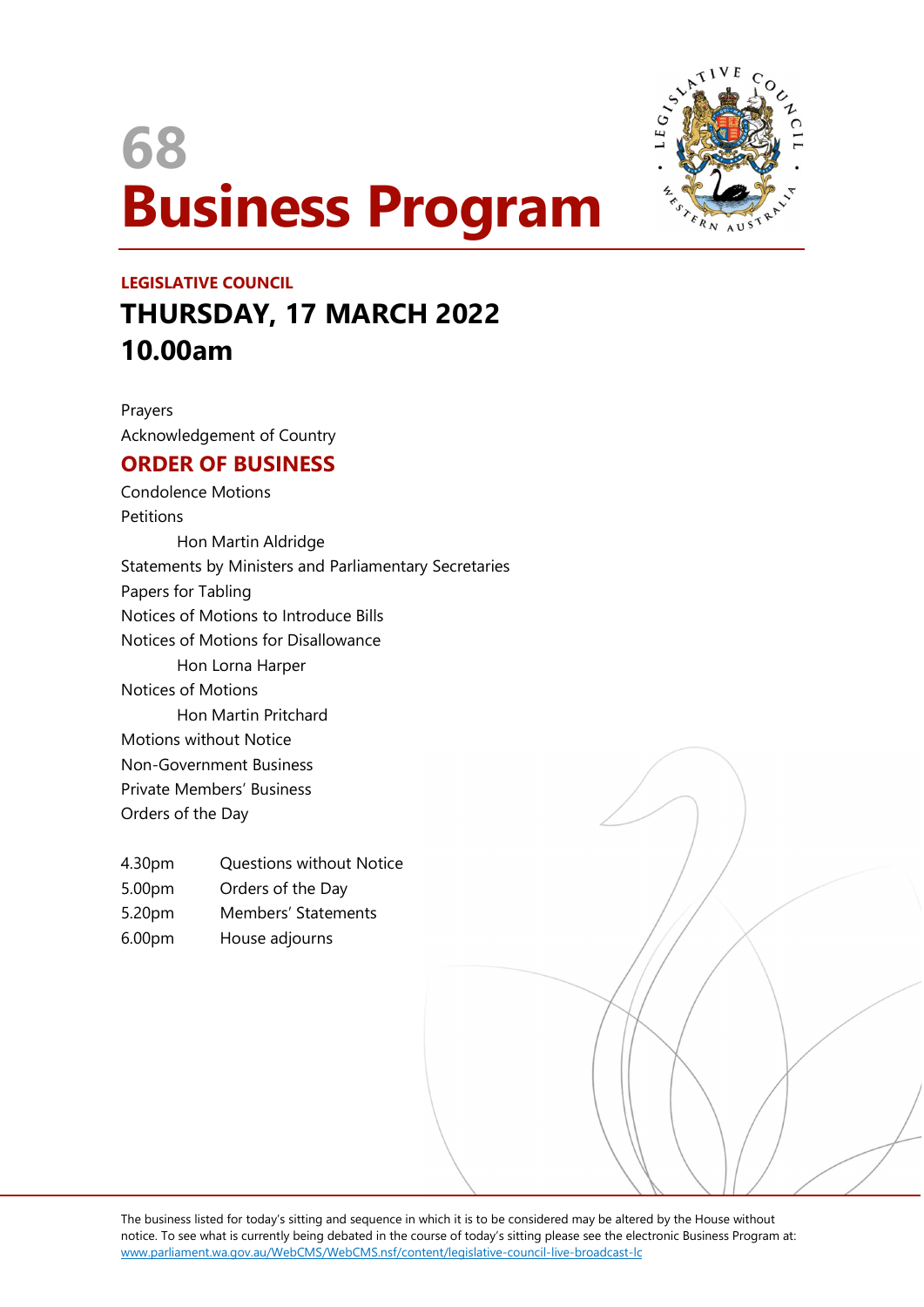#### NON-GOVERNMENT BUSINESS

 $\overline{a}$ 

 $\overline{a}$ 

 $\overline{a}$ 

 $\overline{a}$ 

 $\overline{a}$ 

 $\overline{a}$ 

#### 1. Cannabis Trials for Health Benefits

Hon Dr Brian Walker to move —

That this House —

- (a) notes the promising research which has been published by academics at the Universities of Chicago and Oregon in recent months, suggesting that THC-A, CBG-A and CBD-A (chemicals naturally occurring in the cannabis plant) have the potential to help block infection from the virus that causes COVID-19;
- (b) acknowledges that definitive answers as to the suitability of such treatments for wider use will only come as a result of clinical trials; and
- (c) calls upon the McGowan Government to do all that it can to facilitate such trials here in Western Australia, to the potential benefit of all its citizens.

#### 2. St Patrick's Day

Hon Dr Brian Walker to move —

Noting that today is St Patrick's Day, this House encourages all those celebrating to enthusiastically embrace the pot at the end of the rainbow.

#### PRIVATE MEMBERS' BUSINESS

#### 1. Transport and Infrastructure Projects

Hon Klara Andric to move —

That this House commends the McGowan Labor Government for its commitment to delivering transport and infrastructure projects and supporting thousands of local Western Australian jobs and local businesses.

#### ORDERS OF THE DAY

#### 12. Mutual Recognition (Western Australia) Amendment Bill 2021 [LC 58-1] Leader of the House representing the Premier

Third reading (Tuesday, 15 March 2022).

14. Small Business Development Corporation Amendment (COVID-19 Response) Bill 2022 [LA 65–1] Parliamentary Secretary to the Minister for Small Business

Second reading continuation of remarks Hon Wilson Tucker — 54 mins (Wednesday, 16 March 2022).

Pursuant to SO 125A total time remaining on second reading — 1 hour 8 minutes;

Total time remaining in Committee of the Whole — 60 minutes;

Total time remaining for third reading — 5 minutes.